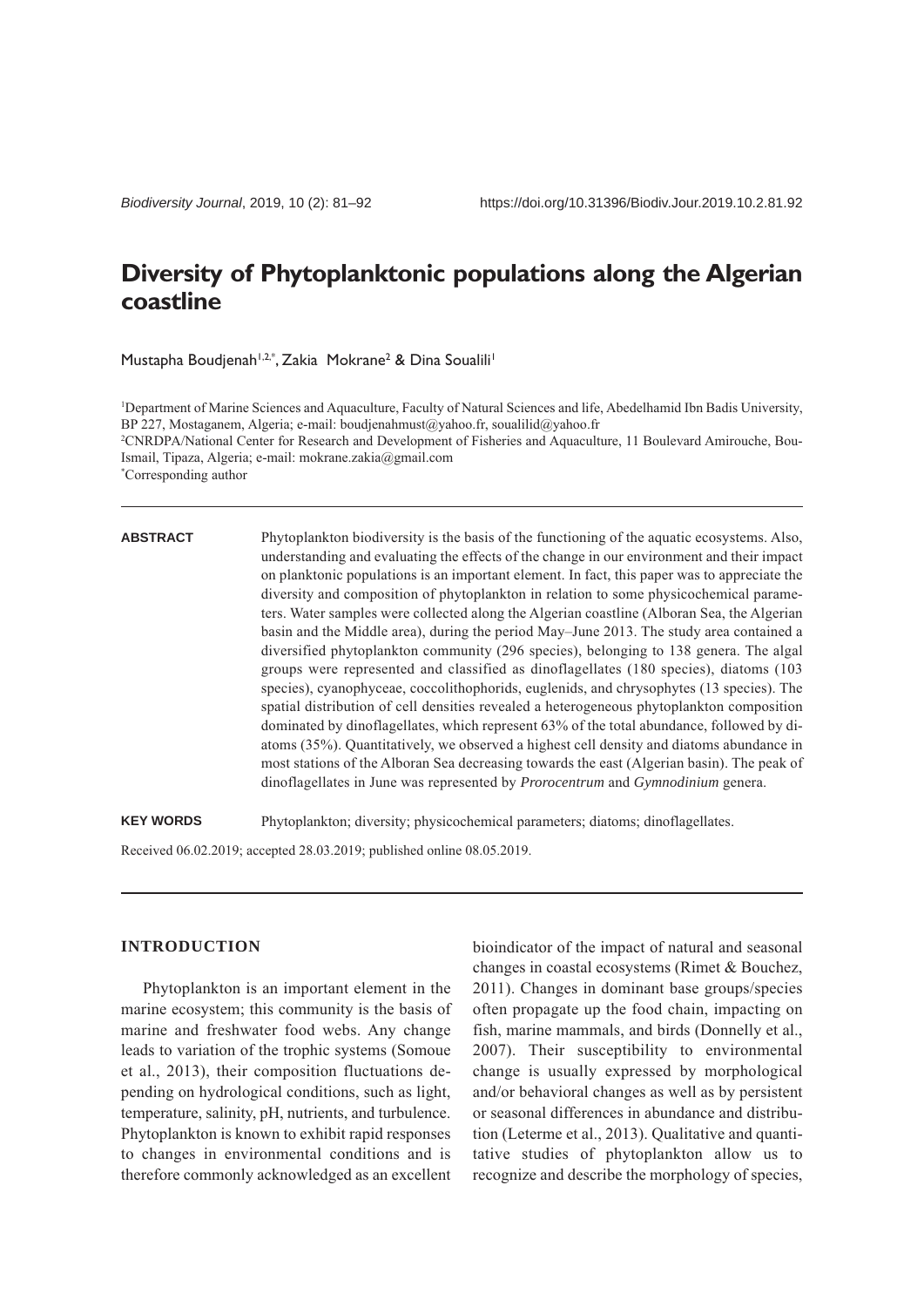and to analyse the dynamics of populations in time and space.

In recent years, "massive" growth of some phytoplanktonic species has been recorded along the Algerian coastline. These blooms are often linked to the eutrophication and anthropization of aquatic environments, and the nuisance that can be caused by hundreds of species may potentially present a risk to public health (David et al., 2012).

The information, concerning the composition of the phytoplankton community of the Algerian coast comes mainly from specific studies, referred to certain zones. While global data from across the Algerian coast are missing from the literature, nevertheless protection of marine ecosystems is a priority in the national development program of aquaculture and fishing activities in Algeria (Plan Aquapeche 2020, 2014).

The present study aims to explore the diversification and structure of phytoplankton populations observed on the Algerian coast during the period from May to June 2013 observed as a result of the analysis of the data collected during the prospecting Oceanographic campaign. It will reveal phytoplankton composition in three different zones of the Algerian coast, namely: the Alboran Sea, the Algerian basin and the Middle area.

The main hypothesis of this work is the influence of Atlantic waters on the structure of phytoplankton assemblages essentially, the diatom to dinoflagellate ratio.

This study will provide important information for future research, in relation to observed changes in the structure of the phytoplankton community due to the combined pressure of climate change and human impact in the Mediterranean.

## **MATERIAL AND METHODS**

#### *Study area*

To gather information on different (qualitative and quantitative) aspects of the phytoplankton population along the Algerian coastline, the study was based on data collected during the assessment of demersal resources "ALDEM 2013" by CNRDPA (National Center for Research and Development Fisheries and Aquaculture).

The assessment of demersal resources "ALDEM

2013", which took place from May to June (2013) aboard the research vessel "Grine Belkacem", concerned the trawl bottoms of the Algerian coast at a depth from 20 to 800 m (Plateau and continental slope), Cape Segleb (36°56'45"'N - 8°36'57"E), Algerian-Tunisian borders to Wadi Kiss (35°3'49"N - 2°12'50"W), Algerian-Moroccan borders. The Algerian coastline (Fig. 1) has been divided into three sectors: 1) the Alboran Sea: located in the western region of the Mediterranean Sea; its maximum width is 180 km at its eastern part, and a minimum of 14 km at the Strait of Gibraltar. The distance from the Strait of Gibraltar to the line between Cap de Gata (Almeria, Spain) and Cape Fegalo (Oran, Algeria) is 350 km. This imaginary line does not define a strict physical boundary, but an approximate delimitation of ecological processes and fluctuations in physical characteristics; 2) the Middle area: between the eastern limit of the Alboran Sea and the western boundary of the Algerian basin, goes from the wilaya of Tipasa to Tizi-Ouzou; 3) the Algerian basin: in the center of the western Mediterranean Sea, between the Algerian coasts and the Balearic Islands on the western side and the island of Sardinia on the east coast. Its width can reach about 280 km and extends over a length of about 500 km (Riandey et al., 2005).

In the present work, we named by "wilaya" a sampling site related to an administrative division (In English, Prefecture).

# *Sampling strategy and methods of phytoplankton analysis*

The radials were selected in a grid pattern across the study region. During this campaign, in-situ hydrological measurements (temperature and salinity records) were carried out vertically by a CTD probe (Sea-Bird SBE 19 plus) and horizontally by a thermo-salinograph (Sea- Bird SBE 21) installed on board of the Research vessel. About 11 stations were chosen for the treatment and study of phytoplankton in this work, the position of these deferent study areas (Wilaya) is noted in Table I.

The phytoplankton dynamics study was divided into three distinct stages, i) sampling; ii) fixation, observation of the samples; and, finally, iii) the graphic and statistical processing of the data.

Sampling. Seawater for qualitative and quantitative study was carried out using 5 liter capacity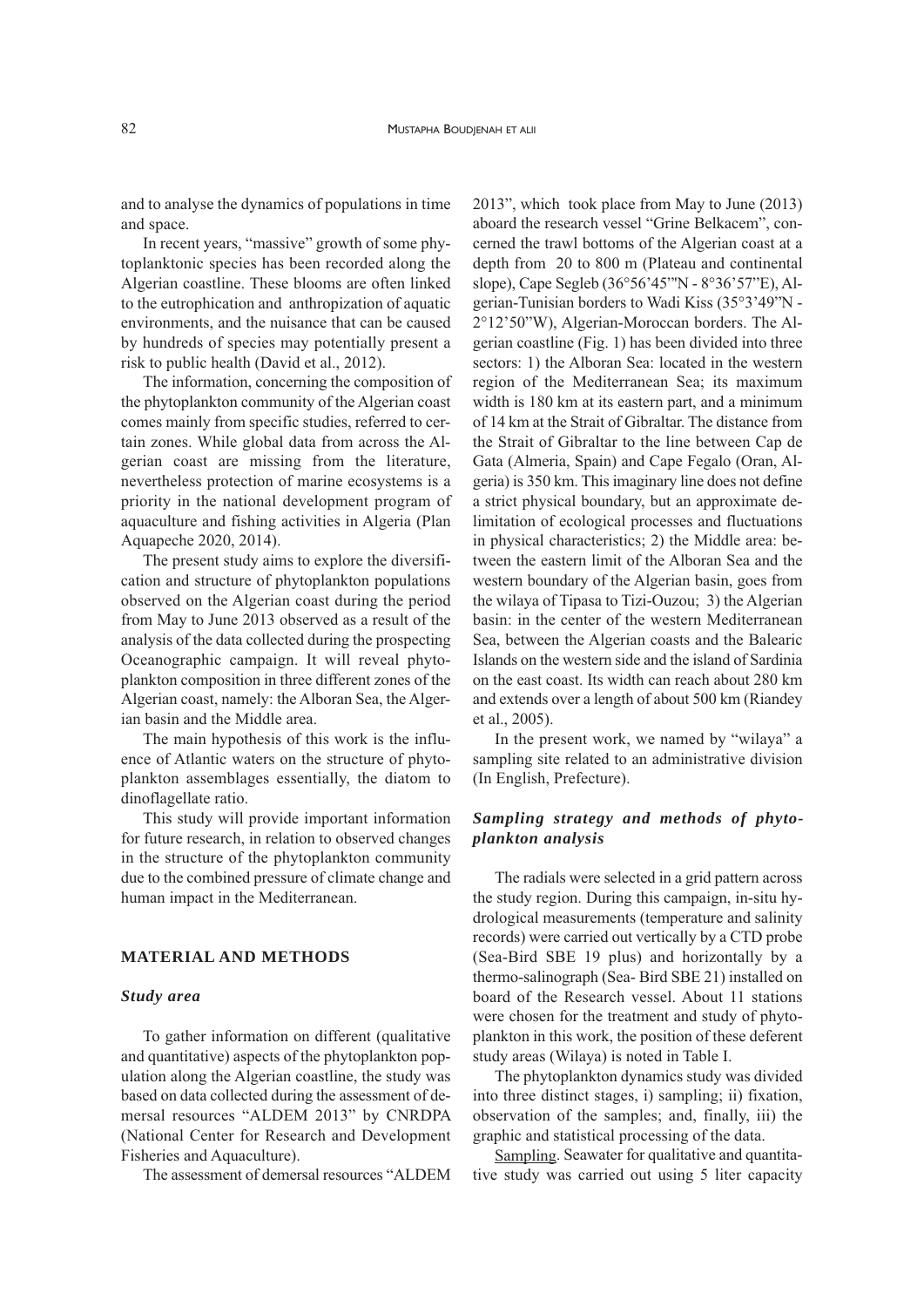Niskin PVC bottles. The treatment protocol of this stand adopted in this study was based on the standards related to the Utermöhl method (Utermöhl, 1958). Phytoplankton were field-fixed immediately with Lugol's solution, conserved at low temperature  $(4^{\circ}$  C) and in the dark to avoid photosynthesis. Finally, to achieve sedimentation of samples, each bottle was gently agitated for at least one minute, to homogenize its content. Utermöhl tanks were placed in sedimentation chambers (100 ml and 50 ml). The sedimentation time varied according to volume, from 24 to 72 hours (Ignatiades et al., 2009).

Observation and identification of species. Phytoplankton analysis was carried out in accordance with the recommendations of the Guide Standard for the Counting of Phytoplankton by Reverse Microscopy - Standard (Norme européenne NF EN 15204, 2006) of December 2006 - corresponding to Utermöhl method. A camera was very useful for validations of identifications and measurements.

Determination of phytoplankton species was carried out at the specific level or, in case of difficulty or uncertainty, at higher taxonomic level (genus, family or class) using several keys and/or catalogues (Meunier, 1915; Schiller, 1933-1937; Taylor, 1976; Meave-del Castillo, 2009; Meave-del Castillo et al., 2012). Then, phytoplankton species were updated according to main taxonomic database sites, like algaebase.com, and World Register of Marine Species (WoRMS, 2019).

Data analysis. In this section, we were also interested in the variations of cell density of different species and genera in each station.

# *Diversity and structure of phytoplanktonic populations*

Three main indices have been used, namely Shannon-Wiener, Equitability and Simpson.



Figure 1. Localization of the study areas (site/wilaya) and subdivision of the Algerian coast. A: Algerian basin; B: Middle area; C: Alboran Sea.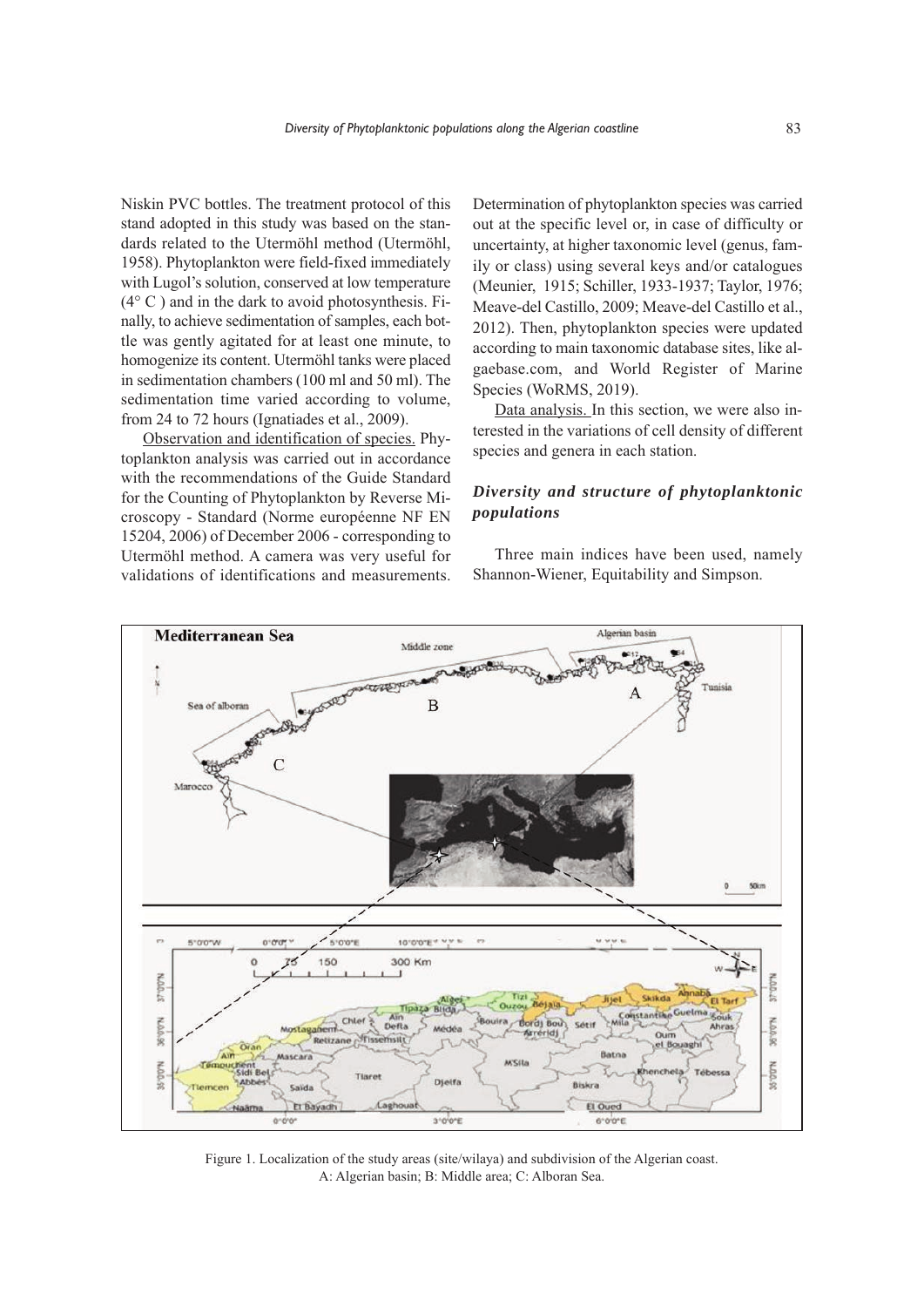| <b>Zones</b>          | Wilaya             | <b>Stations</b> | Longitude        | Latitude                  | <b>Distance</b> to<br>$\cos t/m$ |
|-----------------------|--------------------|-----------------|------------------|---------------------------|----------------------------------|
| <b>Algerian</b>       | El Taref           | S1              | 36° 55' 53.4606" | 8° 18' 10.8"              | 1700                             |
| basin                 | Annaba             | <b>S11</b>      | 37° 8' 43.0182"  | 8° 1' 14.4588"            | 28000                            |
|                       | Skikda             | S <sub>12</sub> | 37° 1' 18.12"    | 7° 14' 6.7806"            | 1900                             |
|                       | Jijel              | S24             | 36° 54' 44.9388" | 6° 3' 10.6806"            | 5100                             |
| <b>Middle</b>         | Bejaia             | S <sub>26</sub> | 36° 41' 18.3588" | 5° 19' 50.6388"           | 4800                             |
| area                  | Tizi-Ouzou         | S30             | 36° 55' 21.7626" | $4^{\circ}$ 1' 25.3194"   | 2000                             |
|                       | <b>Boumerdes</b>   | S34             | 36° 50' 14.5212" | 3° 25' 29.8194"           | 7000                             |
|                       | Tipasa             | S43             | 36° 36' 59.1006" | 2° 35' 56.6406"           | 800                              |
|                       | Mostaganem         | S46             | 36° 3' 7.2606"   | $-0^{\circ}$ 5' 56.8788"  | 19000                            |
| <b>Alboran</b><br>Sea | Ain-<br>Temouchent | S54             | 35° 29' 2.8782"  | $-1^{\circ}$ 14' 25.9188" | 1200                             |
|                       | Tlemcen            | S64             | 35° 7' 44.4606"  | $-1^{\circ}$ 11' 39.0114" | 4000                             |

Table 1. Geographical coordinates for each sampled site (wilaya) by region and its distance to the coast.

The Shannon Index indicates the number of species in a community in relation with stability of the environment; When the index is high, it is explained by a stable environment. This index is given by the following formula:

 $H' = ISh = -\sum_i P_i \log_i P_i$ ,  $Pi = ni/N$ 

Pi: specific abundance; N: total number of phytoplankton population considered;

ni: number of individuals of the species "i".

This index varies in a range of  $- \log S$  and  $+ \log S$ S (S specific richness); The unit of information is the Bits.ind-1.

Equitability index: since diversity depends on both relative frequencies of the species and number of species that can vary widely from one stand to another,it is defined by the formula:

 $E(R) = ISh (bits) / Log_2 S (bits)$ 

Equitability Index varies between "0" and "1"; it tends towards "0" when most of the cell density is concentrated on one species; it tends to "1" when all species have nearly the same abundance.

Simpson Diversity index (L): this index meas-

ures the probability that two individuals randomly selected belong to the same species for each given sample. It is given by the formula:

L= $\Sigma$ e [ni(ni-1)] / [N(N-1)]

ni=number of individuals in species i, N=total number of individuals. The index is inversely proportional to diversity. When diversity is maximal its value is 0; when diversity is minimal the value tends to 1.

Diatoms/Dinoflagellates index: "Dia/Dino" index reflects the dominance patterns in the phytoplankton composition (Abundance or Biomass) (Helcom, 2014, 2016). The Dia/Dino index is defined by the following formula (Wasmund et al., 2017).

Dia/Dino index =  $Ab_{\text{Dia}} / (Ab_{\text{Dia}} + Ab_{\text{Dino}})$ 

 $Ab_{Dia} = Diatoms$  abundance;  $Ab_{Dino} = Di$ noflagellates abundance.

Seasonal averages of the biomass of planktonic diatoms  $(BM<sub>Dia</sub>)$  have to be divided by the combined biomass or abundance  $(Ab<sub>Dia</sub>$  or  $BM<sub>Dia</sub>$ ) of planktonic diatoms and autotrophic + mixotrophic dinofla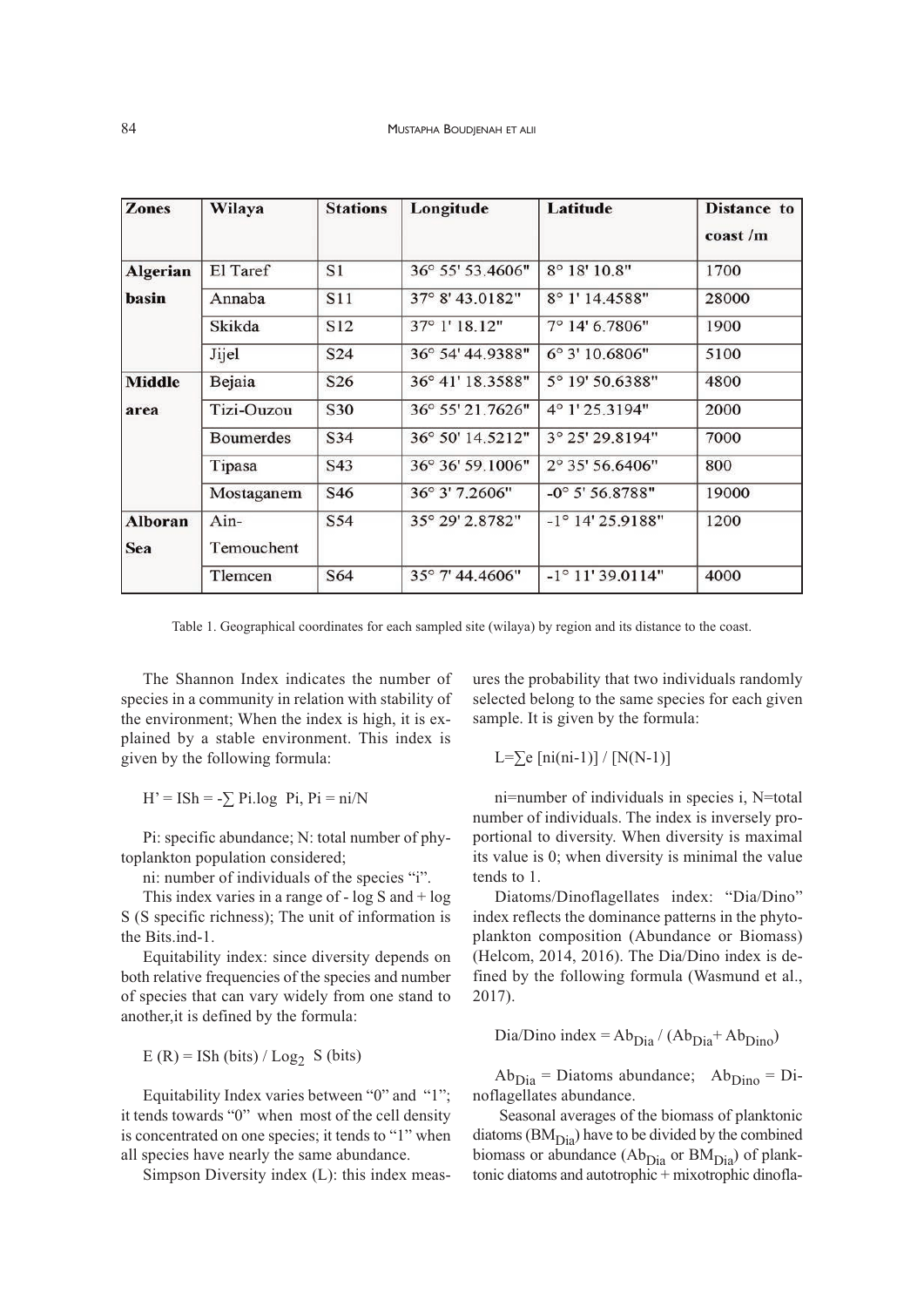gellates ( $Ab<sub>Dino</sub>$  or  $BM<sub>Dino</sub>$ ). This leads to a simple absolute measure with values ranging from 0 to 1. If diatoms dominate, the value of the Dia/Dino index is  $>0.5$ ; if autotrophic + mixotrophic dinoflagellates are dominant, the value of the index is <0.5.

Principal component analysis (PCA): is a statistical procedure that uses an orthogonal transformation to convert a set of observations of possibly correlated variables. This analysis was based on correlation matrices applied to the parameters used in the study.

## **RESULTS**

The inventory of phytoplankton species gives a total of 296 species distributed over the Algerian

coast, grouped in 138 genera. In general, dinoflagellates are dominant with 180 species, followed by diatoms with 103 species. Another less frequent group was considered, it gathers the classes of Cyanobacteria, Euglenophyceae and Chlorophyceae (Figs. 2, 3). On the spatial level, the number of diatom species is higher in the Alboran Sea, inversely to the Algerian basin where dinoflagellates species are dominant. Equilibrium between diatoms and dinoflagellates was noted in the middle area. The specific richness "S" along the Algerian coastline is 296 species. It varies from one station to another and from one area (Wilaya) to another with an average value of 45 species. The lowest values were recorded in the Alboran Sea, precisely in both wilaya of Ain-Temouchent and Tlemcen with respective



Figures 2, 3. Specific richness "S" of the phytoplankton groups recorded in the study areas of the Algerian coastline. Fig. 2: specific richness of the phytoplankton groups. Fig. 3: spatial variation of the specific richness.



Figures 4, 5. Abundance of phytoplankton groups along the Algerian coastline. Fig. 4: abundance of phytoplanktonic groups presented in box and whiskers plot. Fig. 5: spatial variation of phytoplanktonic groups abundance.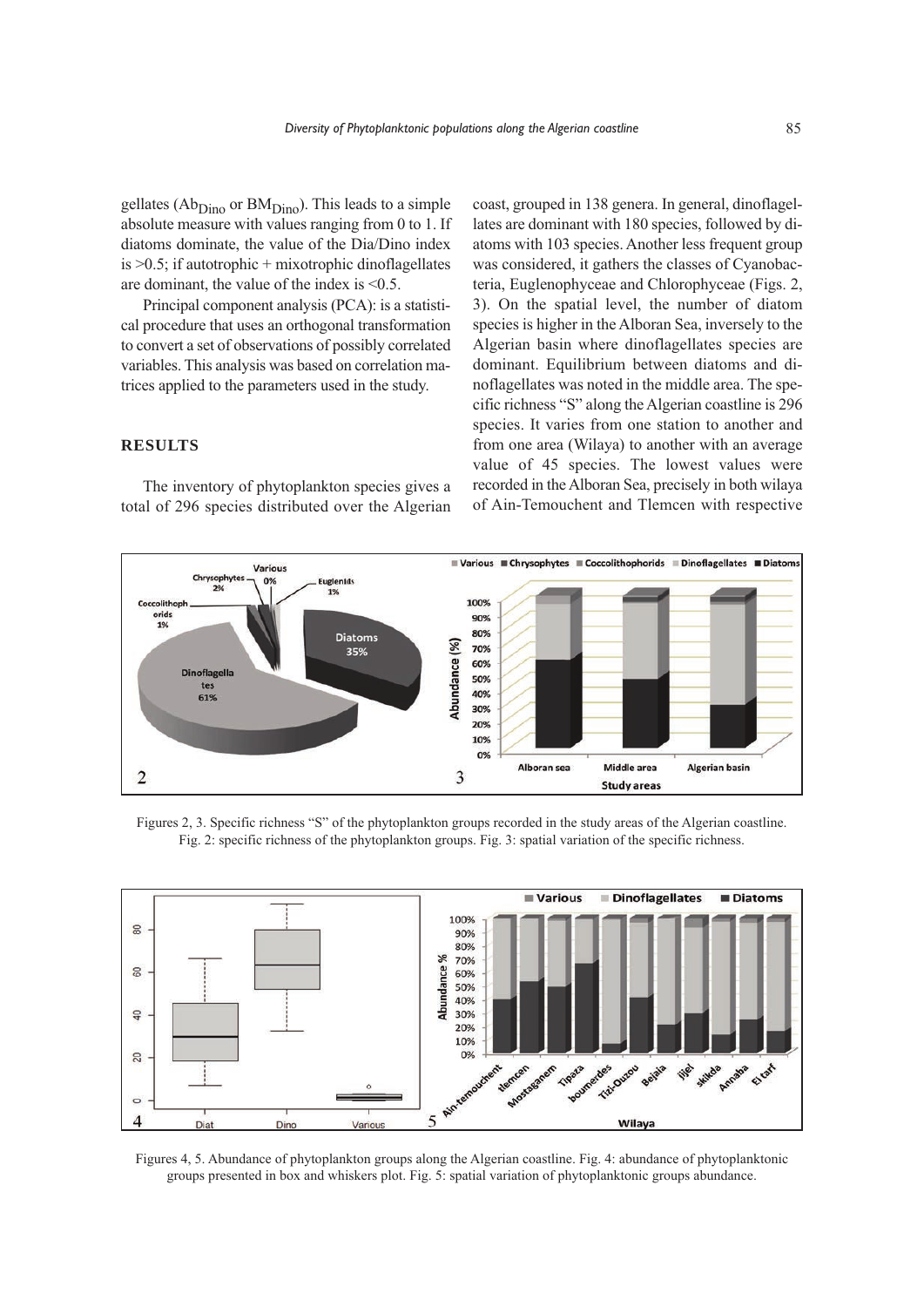values of 24 and 13 species. The most represented taxa in this zone are *Navicula* sp. and *Gymnodiuim* sp. Indeed, we recorded the highest specific richness values in the Algerian basin at the areas of Skikda and El-Tarf with respective values of S=108 and S=74 species. The observations recorded during our study show that the most important relative frequencies are due to the genera *Prorocentrum* and *Gymnodinium* in the Algerian basin. The Middle area specific richness varied between 28 and 47 species and the most important taxa observed were: *Prorocentrum mecans*, *Peridinium* sp., in Tizi-Ouzou and *Chaetoceros* sp., in Tipaza.

The results detailed in figures 4, 5 show the frequency and abundance variation of dominant phytoplanktonic groups at the target wilaya of three regions (Alboran Sea, Middle area and Algerian basin). For frequency (F), dinoflagellates and diatoms are the most frequent and constant phytoplankton groups (F>50%) compared to other taxonomic groups. The remainder of the phytoplankton composition indicates that the coccolithophorids are the rarest group  $(F<25%)$ . This explains the fact that they are less competitive than the other microalgae. On the side of the Alboran sea we have an important presence of the diatoms with F>50% in both stations (Tlemcen, Ain-Temouchent). On the other hand, dinoflagellates constituted the constant phytoplankton groups in the different area of Algerian basin (Jijel, Skikda, Annaba, and El-Tarf). We noted, in the Middle area, a large frequency of diatoms in Tipaza wilaya, which



Figure 6. Spatial variation of the phytoplankton cell density in the study areas of the Algerian coastline (Average values).



Figure 7. Nutrients of samples collected from the Algerian coastline and spatial variations of environmental parameters.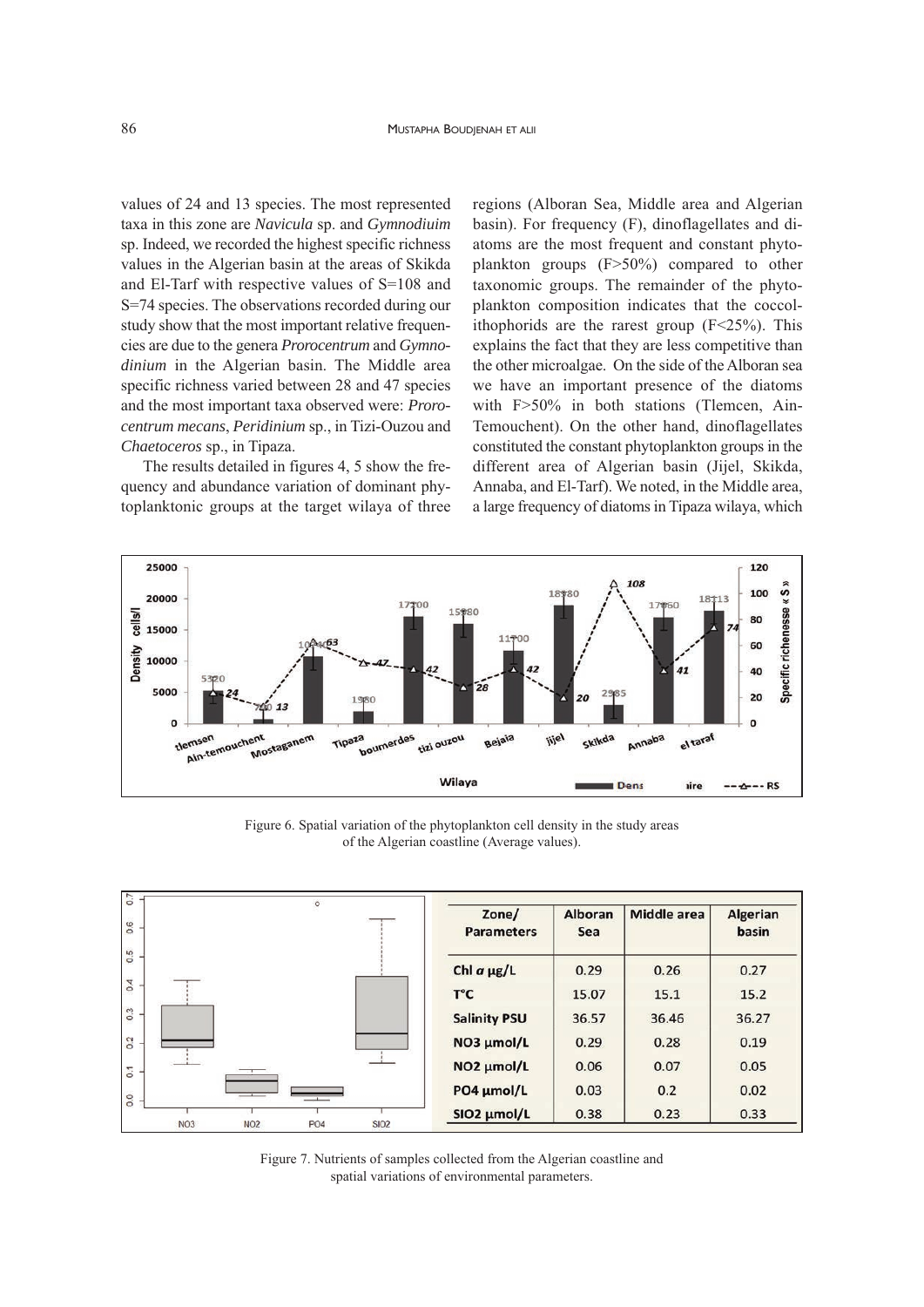is the closest to the eastern limit of the Alboran Sea. Whereas, on the other side, Tizi-Ouzou shows a dominance of dinoflagellates.

The observations recorded during our study, show that the most important relative frequencies are those of the genera *Prorocentrum* and *Gymnodinium*  $(F=58\%$  and  $F=30\%$ , respectively). In Diatoms, we recorded a relatively high value of the genera *Coscinodiscus*, *Chaetoceros*, *Melosira* and *Thalassiosira*, while the other genera of diatoms and dinoflagellates are marked by low frequencies (Fr<25%).

The preceding statement is also confirmed by the relative abundance values  $(Ab \%)$  of diatoms which largely exceed the average value of 50% in the majority of stations of the Alboran Sea and slightly exceedes 35% in the wilaya of the Middle area. We have a phytoplankton abundance that is above average value in the different stations of the Algerian basin; indeed dinoflagellates contribute significantly to quantitative richness in this region with proportions exceeding 70%.

Figure 6 illustrates the distribution of total cell densities found in each region (Alboran Sea, Middle area and Algerian basin). We noted that low cell density was recorded at the wilayas of Ain-Temouchent, Tipaza and Skikda; while in the

wilayas of Jijel, Annaba, Tizi-Ouzou and Boumerdes, we have a high cell density. Analysis of the diatom and dinoflagellate densities in phytoplankton populations shows that in the:

Alboran Sea: diatoms varied from 240 to 10200 cells/L and dinoflagellates from 360 to 10100 cells/L. The recorded observations show the lowest total cell density recorded along the Algerian coastline (740 cells /L) in Ain-Temouchent.

Algerian basin: the recorded observations show a total cell density ranging from 2985 cells/L (Skikda) to 18980 cells/L (Jijel) with large dominance of dinoflagellate groups.

Middle area: Dinoflagellates contribute significantly to phytoplankton production in this region. Wilaya of Boumerdes showed the highest phytoplankton total cell density in this sector; on the other hand, wilaya of Tipaza recorded the lowest concentration.

In Some Wilaya stations we noted a high phytoplanktonic concentration, corresponding to a low specific richness, which means that the population of these areas is dominated by one or two species (*Gymnodinium* sp.; *Prorocentrum* sp. in case of dinoflagellates; and *Melosira* sp. and *Chaetoceros* sp. in case of Diatoms).

| Zone               | <b>Station</b><br>(Wilaya) | <b>Diatoms</b> | <b>Dinoflagellates</b> | <b>Dominant species</b>        | <b>Diat/Dino</b><br>index |
|--------------------|----------------------------|----------------|------------------------|--------------------------------|---------------------------|
| <b>Alboran Sea</b> | <b>Tlemcen</b>             | 2720           | 2360                   | Gymnodinium sp                 | 0.54                      |
|                    | Ain-<br><b>Temouchent</b>  | 240            | 360                    | Navicula sp                    | 0.40                      |
|                    | <b>Mostaganem</b>          | 10200          | 10100                  | Melosira sp/<br>Gymnodinium sp | 0.51                      |
| <b>Middle</b> area | <b>Tipaza</b>              | 2500           | 1220                   | Chaetoceros sp                 | 0.67                      |
|                    | <b>Boumerdes</b>           | 6980           | 9360                   | <i>Gymnodinium</i> sp          | 0.43                      |
|                    | <b>Tizi-Ouzou</b>          | 1140           | 14600                  | Prorocentrum<br>micans         | 0.07                      |
|                    | <b>Bejaia</b>              | 4840           | 18080                  | Prorocentrum sp                | 0.21                      |
| <b>Algerian</b>    | <b>Jijel</b>               | 5680           | 12040                  | Gymnodinium sp                 | 0.32                      |
| basin              | <b>Skikda</b>              | 2700           | 16320                  | Gymnodinium sp                 | 0.14                      |
|                    | Annaba                     | 7700           | 22180                  | Gymnodinium sp                 | 0.26                      |
|                    | <b>El Tarf</b>             | 8620           | 42900                  | Prorocentrum sp                | 0.17                      |

Table 2. Spatial variation of Dia/Dina index in the study areas.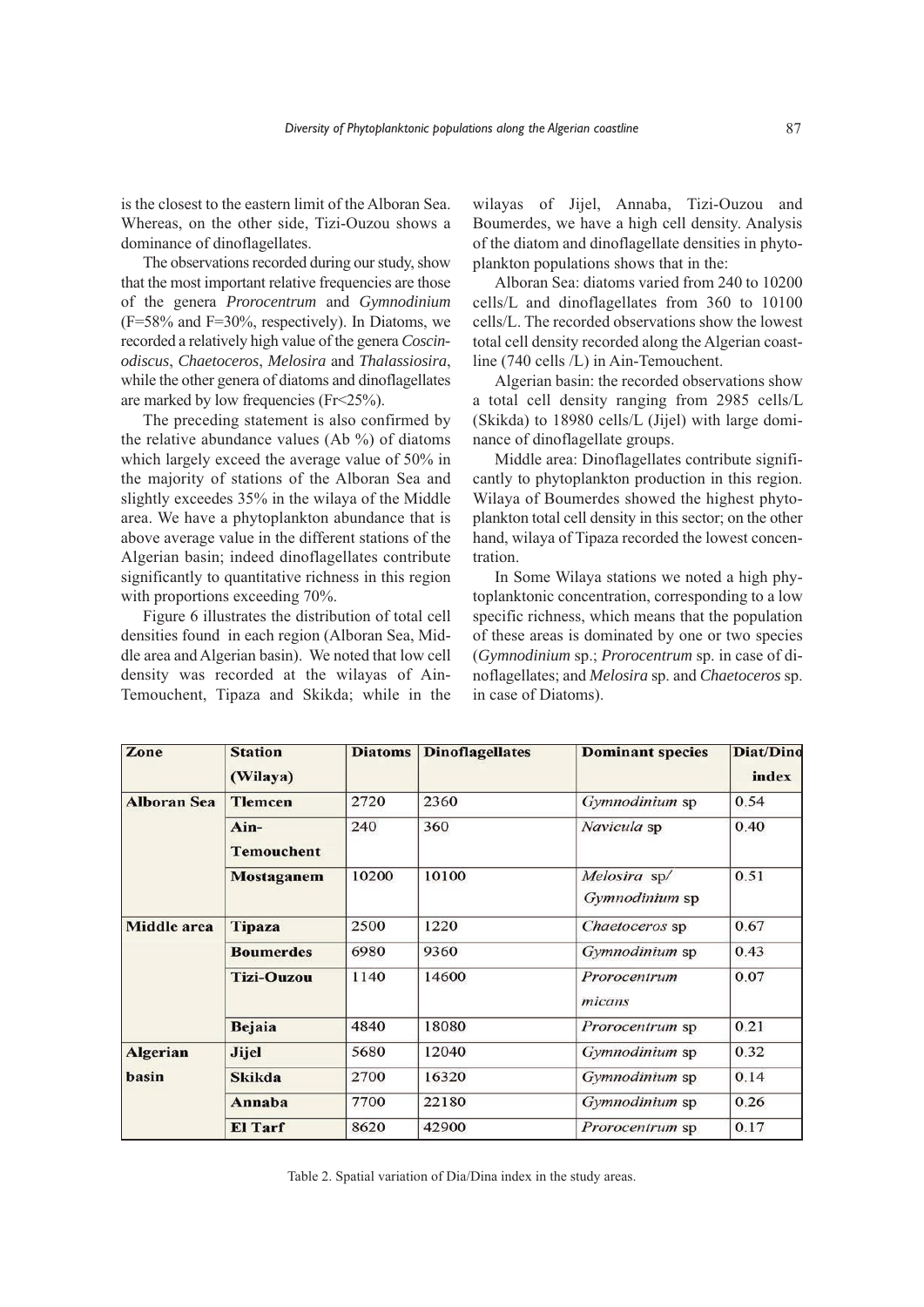The Dia/Dino index shows only abundance data on diatoms and dinoflagellates (Table 2). It reflects the dominance patterns in the phytoplankton, the average value being around 0.5. As reported above, diatom dominance, (Dia/Dino index>0.5), was observed in two wilayas of the Alboran Sea area (Tlemcen; Mostaganem). In the wilayas of the Middle area the values of this index varied between 0.07 (Tizi-ouzou) and 0.67 (Tipaza). The minimum average value of this index was recorded in the eastern region confirming the dominance of the dinoflagellates, especially in Skikda.

The Shannon H' Index ranges from 0.86 to 1.9 bit/ind along the Algerian coastline (Table 3). These values are very close to the values of Hmax (log S), which varied between 1.3 and 2.02 bit /ind. The lowest value of this index  $(H'=0.86$  bit /ind) was recorded in the wilaya of Tizi-Ouzou (Middle area) which moves away from the optimal value of Hmax. The wilaya of Skikda (Alboran Sea) was the most diversified area, as it presents the values closest to the optimal value  $(H'=1.85 \text{ bit} / \text{ind})$ . The values of the equitability index (E) of each wilaya oscillate between 0.56 and 0.92. The minimum (tending to 0) is related to the wilayas of El Taref and Tizi-Ouzou, which means a specific dominance of a particular species or two, thus displaying an irregular spatial distribution. Actually, *Prorocentrum* sp. and *Gymnodinium* sp. resulted to dominate with 58% and 29% of relative abundance, respectively.

In the wilaya of Tipaza the maximum value of the index tends to "1", thus giving the image of a most diversified population with an equi-distribution. The spatial variation of the Equitability index is in decreasing order among the three studied regions, from the Aboran Sea (0.84) towards the Algerian basin (0.75). Conversely, the Simpson index shows average values increasing from the Alboran Sea (0.10) towards the Algerian basin (0.13).

The results of the spatial variations of temperature (°C), Chlorophyll a (Chla, in µg/L) value, Salinity (P.S.U), and the nutrients  $PO<sub>4</sub>3$ -,  $NO<sub>3</sub>2$ -,  $NO<sub>2</sub>$ - and  $SiO<sub>2</sub>$  (µmol/L) of seawater samples collected from the Algerian coastline during May-June 2013 are shown in figure 7.

The normal thermal cycle was clear in this study period, and it was typical in all sector, ranging from a minimum of 14.6 °C at Ain-Temouchent (Alboran Sea) and a maximum of 15.9 °C at Skikda (Algerian basin), with a spatial mean value of 15.13 °C in the Algerian coastline.

The highest value of Chla, was recorded during this period at the Alboran Sea region precisely at Tlemcen (0.34 µmol/L) and the lowest at Skikda (0.23 µmol/L). Whereas, seawater salinity (P.S.U.) varied with small spatial differences with an average value of 36.42.

As far as nutrients are concerned, the reactive phosphate  $(PO<sub>4</sub>3-)$  was very low during spring and summer in all stations, whereas the maximum value was recorded at the eastern region (Algerian basin, 0.02  $\mu$ mol/L). The dissolved nitrate (NO<sub>3</sub>2-) in the Algerian coast ranged between a maximum value of 0.41 µmol/L at Ain-Temouchent (Alboran Sea), and a minimum of 0.12 µmol/L in Jijel (Algerian basin). This variation is very limited for nitrite  $(NO<sub>2</sub>2-)$ with a spatial mean value of  $0.06 \mu$ mol/L at all stations of the Algerian coast. In this study, the most important values of Silicium  $(SiO<sub>2</sub>)$  concentration were related to the stations of Alboran Sea.

The principal component analysis (PCA) and the projection of the stations and hydrological variables in the plane of the I-II axes are illustrated in figure 6. This analysis was based on correlation matrices applied to total phytoplankton counts, phytoplankton classes, specific richness, and the physicochemical parameters. The first two axes I and II hold more than 83% of the total inertia. On this plane (I and II), some environmental variables  $(T^{\circ}$  (C); S (P.S.U.), Chla; DC and PO<sub>4</sub>; NO<sub>3</sub>) are more explanatory of the phytoplankton abundances.

Several groups of wilayas have been identified according to their distance from the coast, physicochemical characteristics and phytoplanktonic abundance (Fig. 8).

Group I corresponds to wilayas of Alboran Sea and Middle area (Tlemcen; Ain-Temouchent, Tiziouzou and Tipaza). These wilayas are associated with a dominance of diatoms and characterized by high concentration of  $NO<sub>3</sub>2$ - and  $PO<sub>4</sub>3$ -.

Group II. Most of wilayas of the Algerian basin (Bejaia; El-Tarf; Annaba). The environmental variables are related to important phytoplankton abundances and, particularly, to those of dinoflagellates. The distance to the coast (DC) was the variable which gave a large contribution to the detachment of this 2nd group.

Groups III and IV are associated with a single wilaya for each group (Jijel; Skikda). Group III is linked to Jijel characterized by dominance of other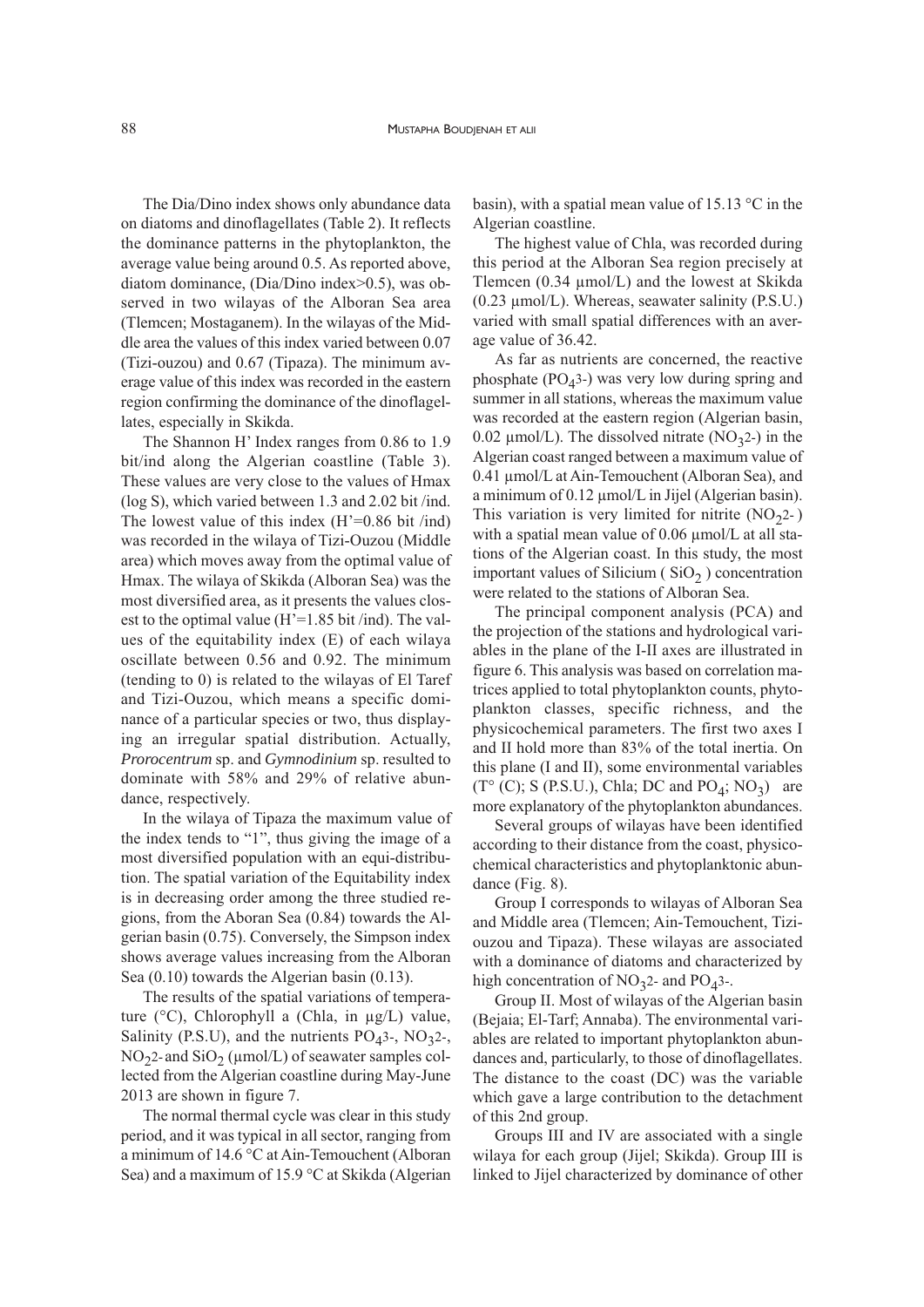| Zone               | H'   | $\mathbf{J}$ | L    | wilaya           | $\mathbf{H}^{\prime}$ | Log <sub>S</sub> | J'   | L    |
|--------------------|------|--------------|------|------------------|-----------------------|------------------|------|------|
|                    |      |              |      | Tlemcen          | 1.22                  | 1.38             | 0.88 | 0.09 |
| <b>Alboran</b>     | 1.18 | 0.84         | 0.10 | Ain-temouchent   | 1.02                  | 1.11             | 0.92 | 0.11 |
| Sea                |      |              |      | Mostaganem       | 1.29                  | 1.80             | 0.72 | 0.10 |
|                    |      |              |      | Tipasa           | 1.53                  | 1.67             | 0.92 | 0.05 |
| <b>Middle</b> area | 1.21 | 0.74         | 0.12 | <b>Boumerdes</b> | 1.40                  | 1.62             | 0.86 | 0.06 |
|                    |      |              |      | Tizi-Ouzou       | 0.86                  | 1.45             | 0.60 | 0.23 |
|                    |      |              |      | Bejaia           | 1.05                  | 1.62             | 0.65 | 0.17 |
| <b>Algerian</b>    |      |              |      | Jijel            | 0.94                  | 1.30             | 0.72 | 0.18 |
| basin              | 1.29 | 0.75         | 0.13 | Skikda           | 1.85                  | 2.03             | 0.92 | 0.02 |
|                    |      |              |      | Annaba           | 1.28                  | 1.61             | 0.79 | 0.08 |
|                    |      |              |      | El-Tarf          | 1.07                  | 1.87             | 0.57 | 0.25 |

Table 3. Spatial variation of Shannon (H', H' max), Simpson (L) and Equitability "J" index per Wilaya.

phytoplanktonic taxa (Various); and group IV is linked to Skikda characterized by a high specific richness "S".

#### **CONCLUSIONS**

This study has shown remarkable phytoplankton richness with the presence of two main groups (diatoms and dinoflagellates). The qualitative study of phytoplankton based on samples collected by the CNRDPA during the period May-June 2013 by the GRINE BELKACEM vessel indicates the presence of 296 species identified in 11 stations distributed along the Algerian coast. Dinoflagellates and diatoms predominate in all stations with 103 and 180 species, respectively, along with the presence of other groups (in very low percentages) such as Coccolithophoridae and Euglenids. Our results are in line with those found in the Mediterranean by Ignatiades et al. (2009) who analyzed samples collected at nine stations (at an interval of 220 km minimum to a maximum of 558 km), and identified 216 species including 48 diatoms (22%), 112 dinoflagellates (52%) and 56 coccolithophores (25%). Besides, Moroccan Atlantic coasts presented, during the spring period 2013, a structure of the phytoplankton community composed of the same three phytoplankton groups dominated by diatoms with 47 taxa, followed by dinoflagellates with 34 taxa (Gallouli et al., 2014). The large number of phytoplankton species in common with those of the different Mediterranean ecosystems shows the wide geographical distribution of this microscopic flora and its strong relationship with the circulation of water bodies in the region.

Quantitatively, we observed a highest cell density and diatoms abundance in most stations of the Alboran Sea and decreases towards the east, where diatoms are replaced by dinoflagellates. This group of phytoplankton exhibited a remarkable quantitative richness with the dominance of main genera including *Prorocentrum*, *Gymnodinium* which were already reported by Gaumer (1981) in Algerian waters. This area identified as Alboran Sea is closer to the Strait of Gibraltar and is under the influence of Modified Atlantic Water (MAW), which arrives from the Atlantic along the Spanish coast in the Alboran Sea and then joins, via the Almeria-Oran jet, the North-African coast. It runs alongside the Straits of Sicily by the Algerian current. The dominance of diatoms on the coast of the Alboran sea shows that these regions are more prone to the influence of waters coming from the Atlantic at the surface, whose physico-chemical quality is different from that found in the Algerian basin where a dominance of dinoflagellates was observed. The disappearance of diatoms and their replacement by dinoflagellates was discussed in several studies (Wasmund et al., 1998, 2013, 2016; Alheit et al., 2005). According to some authors, this decline in the Dia/Dino index indicates a worsening of the en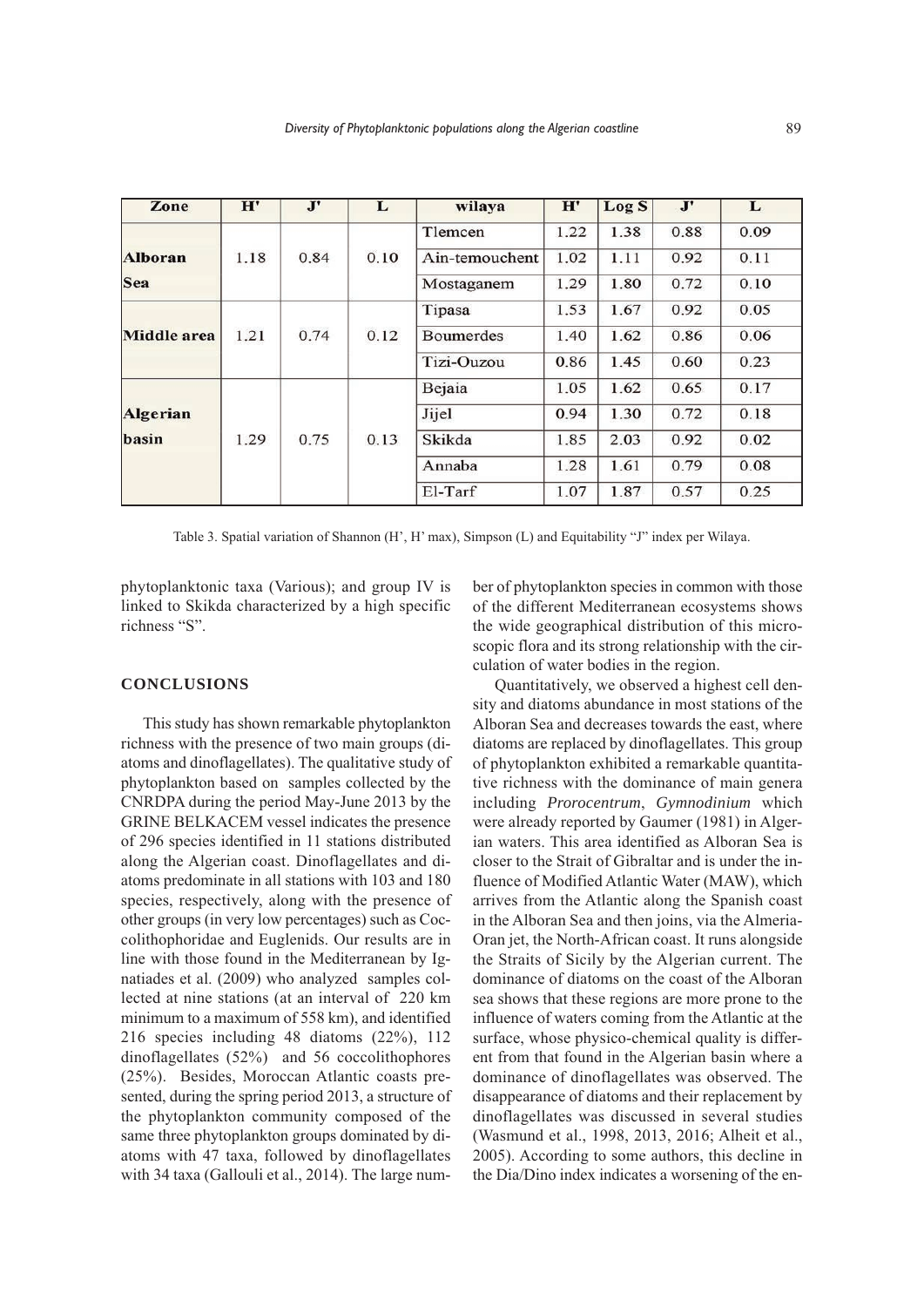vironmental conditions. According to Lassus et al. (1982), dinoflagellates can develop with low concentrations of nutrients and salts, usually necessary for the development of phytoplankton.

The works carried out on the Algerian coasts by various authors (including Kruger, 1950; Lecal, 1952; Bernard & Bertoldo, 1958; Bucalossi, 1960; Lalami-Taleb, 1971; Illoul, 1991) have shown that, despite the large availability of nutrient reserves, Mediterranean waters in general and Algerian waters in particular remain relatively poor in phytoplankton. The concentration of chlorophyll a is directly related to the phytoplankton biomass, which depends on the supply of nutrients and, therefore, is a parameter commonly used in many works as indicator of the trophic state of the environment (Bricker et al., 1999). Ignatiades (2005) established the trophic status of the Aegean coastal waters according to chlorophyll a concentrations. When the concentration is less than 0.5 mg.m-3, the medium is oligotrophic. This allows us to consider the waters of the Algerian basin as olig-

otrophic. On the other hand, temperature and salinity are factors that influence the phytoplanktonic distribution. Wasmund et al. (1998, 2013, 2016) noted that the magnitude of the diatom bloom is controlled by the minimum winter temperature. This conclusion is supported by Klais et al. (2013) who report a large proportion of dinoflagellates in the vicinity of Algiers in Mediterranean waters  $(Salinity > 37 ppm)$ , associated with strong surface illumination and the presence of small diatoms in winter and their blossoming in early spring. Bernard & Bertoldo (1958) in the same sector but in Atlantic-type waters, in the Alboran Sea area, reported, on the contrary, the preponderance of diatoms. Bucalossi (1960), in waters of the same type, found an influx of dinoflagellates when salinity increases.

Diversity can influence the primary production and abundance of phytoplankton; some authors have studied the relationship between productivity and biodiversity of ecosystems, but the form of the relationship is variously reported as a negative lin-



Figure 8. The principal component analysis (PCA) and the projection of the stations and hydrological variables in the plane of the I-II axes.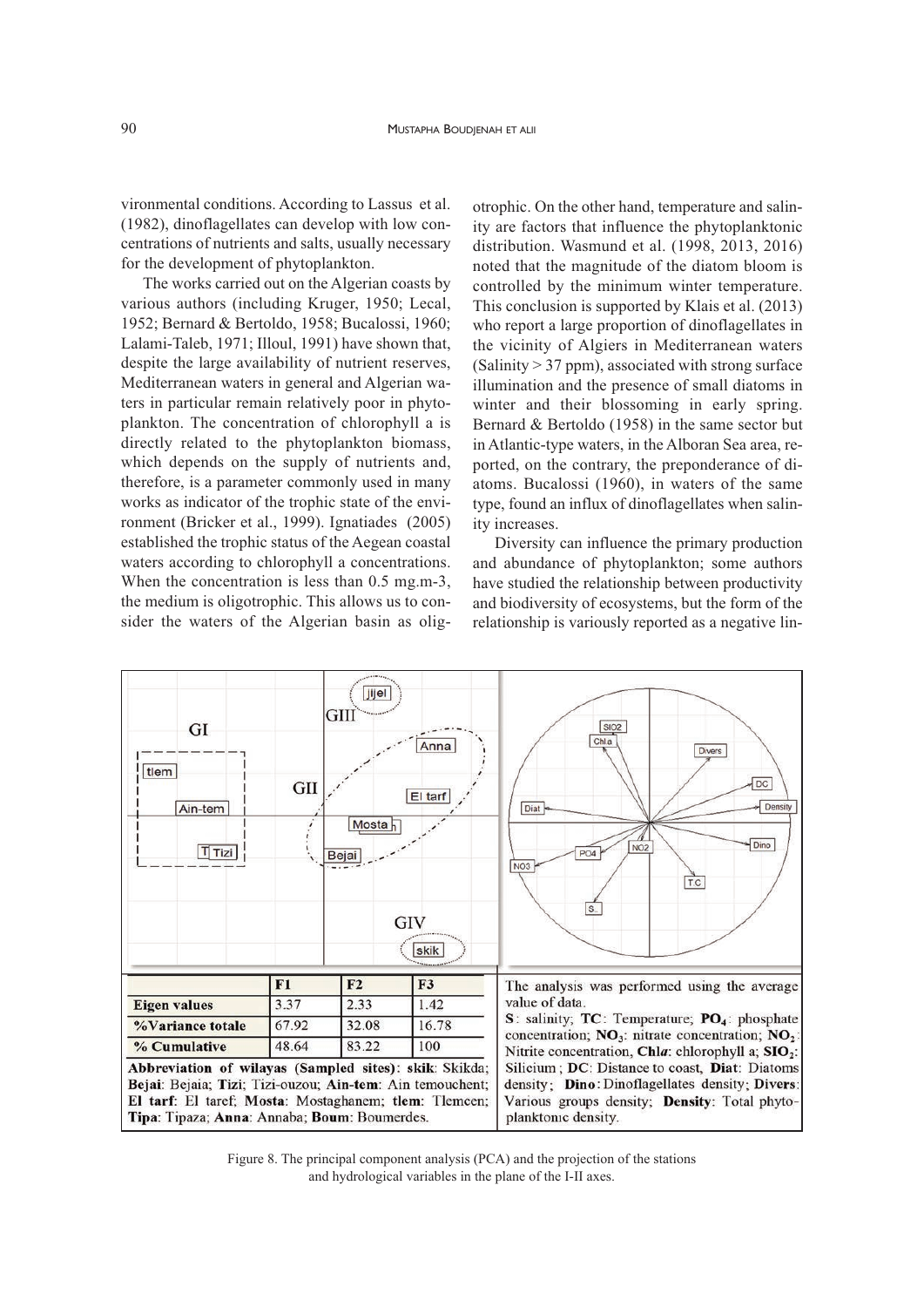ear relationship, a positive linear relationship, a unimodal relationship or, still, no relation (Chase & Leibold, 2002; Jouenne et al., 2007; Claquin et al., 2010).

There is a negative relationship between specific richness and cell density because high production is associated with low biodiversity due to the dominance of one or a few species that exclude other taxa from the ecosystem. In the wilaya of Skikda and Tipasa a very low cell density was noted, but at the same time a good specific richness. While in Jijel, Annaba, Tizi-Ouzou and Boumerdes we have a large cell density but a low specific richness, which means that the populations in these regions are dominated by one or two species. The complexity and variability of environmental factors may explain the heterogeneity of the diversity-productivity relationship, as well as the different methodologies used to describe the degree of diversity (Napoléon et al., 2014). Alternatively, sampling strategy is another factor that may cause this fluctuation and an unbalanced distribution.

The combined action of climate change and the impact of anthropogenic activities in the Mediterranean suggest changes in the perspectives for the structure and diversity of phytoplankton populations; this study provides useful background information and a framework for future research.

Finally, this work contributes to understanding the functioning of a coastal ecosystem along with the composition of phytoplankton populations, especially according to the spatial variation. Indeed, it will be more interesting, as a prospect, to continue this study according to the different seasons thus ensuring the follow-up of phytoplankton successions throughout the year.

## **REFERENCES**

Alheit J., Möllmann C., Dutz J., Kornilovs G., Loewe P. & Mohrholz V., 2005. Synchronous ecological regime shifts in the central Baltic and the North Sea in the late 1980s. s.l. Journal of Marine Science, 62: 1205–1215.

Bernard F. & Bertoldo C., 1958. Etude jour par jour de la fertilité marine élémentaire près du port d'Alger. Bulletin de l'Institut océanographique de Monaco, 1010: 1–29.

Bricker S.B., Clement C.G., Pirhalla D.E., Orlando S.P. & Farrow D.R.G., 1999. National Estuarine Eutroph-

ication assessment. Effects of nutrients enrichment in the nation's estuaries. NOAA, National Ocean Service, Specials Projects Office and the Nation.

Bucalossi G., 1960. Etude quantitative des variations du phytoplancton dans la baie d'Alger en fonction du milieu (nov. 1959-mai 1960). Bulletin de l'Institut océanographique de Monaco, 1189: 40.

Chase L.M. & Leibold M.A., 2002. Spatial scale dictates the productivity-biodiversity relationship. Nature, 416: 427–430.

Claquin A., Longphuit P.S., Fouillaron N., Huonnic P., Ragueneau P., Klein O. & Leynaert C., 2010. Effects of simulated benthic fluxes on phytoplancton dynamic and photosynthetic parameters in a mesocosm experiment (Bay of Brest, France). Estuarine, Coastal and Shelf Science, 86: 93–101.

David V., Rychaert M., Karpitchev M., Bacher C., Arneaudeau V., Vidal N., Maurer D. & Niquil N., 2012. Spatial and long-term changes of the phytoplankton diversity along the French Atlantic coast. Estuarine, Coastal and Shelf Science, 108: 37–51.

Donnelly N., Cave K., Greenway R., Hadwin J.A., Stevenson J. & Sonuga-barke E., 2007. Visual search in children and adults: top-down and bottom-up mechanisms. Quarterly Journal of Experimental Psychology, 60: 120–136.

Gallouli E., Aziko J., Badsi H., Oulad A.H., El hafa M., Aamiri A., Regragui A. &. Saadi A., 2014. Le peuplement phytoplanctonique de la zone maritime d'Aglou "Sud de la Baie d'Agadir, Maroc". Journal of Materials and Environmental Science, 5 (S2): 2375–2380.

Gaumer M., 1981. Evolution annuelle des communautés micro planctoniques de la baie d'Alger. Variation de la composition spécifique liée à la nature du facteur nutritionnelle limitant la biomasse algale. Thèse de doctorat 3éme cycle, P. and M. Curie University, Paris.

Helcom, 2014. Manual for Marine Monitoring in the COMBINE Programme of HELCOM.

Helcom, 2016. Outcome of the Fifth Meeting of the Working Group on the State of the Environment and Nature Conservation (State & Conservation 5-2016). .

Ignatiades L., 2005. Scaling the trophic status of the Aegean Sea, eastern Mediterranean. Journal of Sea Research, 54: 51–57.

Ignatiades L., Gotsis-Skretas O., Pagou K. & Krasakopoulou E., 2009. Diversification of phytoplankton community structure and related parameters along a large-scale longitudinal east-west transect of the Mediterranean Sea. Journal of Plankton Research, 31: 411–428.

Illoul H., 1991. Contribution à l'étude qualitative et quantitative et structurale des populations phytoplanctonique au large du Cap Caxine (Région Algéroise). Magister Thesis, ENSSMAL, Algeria, 214.

Jouenne F., Lefebvre S., Veron B. & Lagadeuc Y., 2007. Phytoplankton community structure and primary